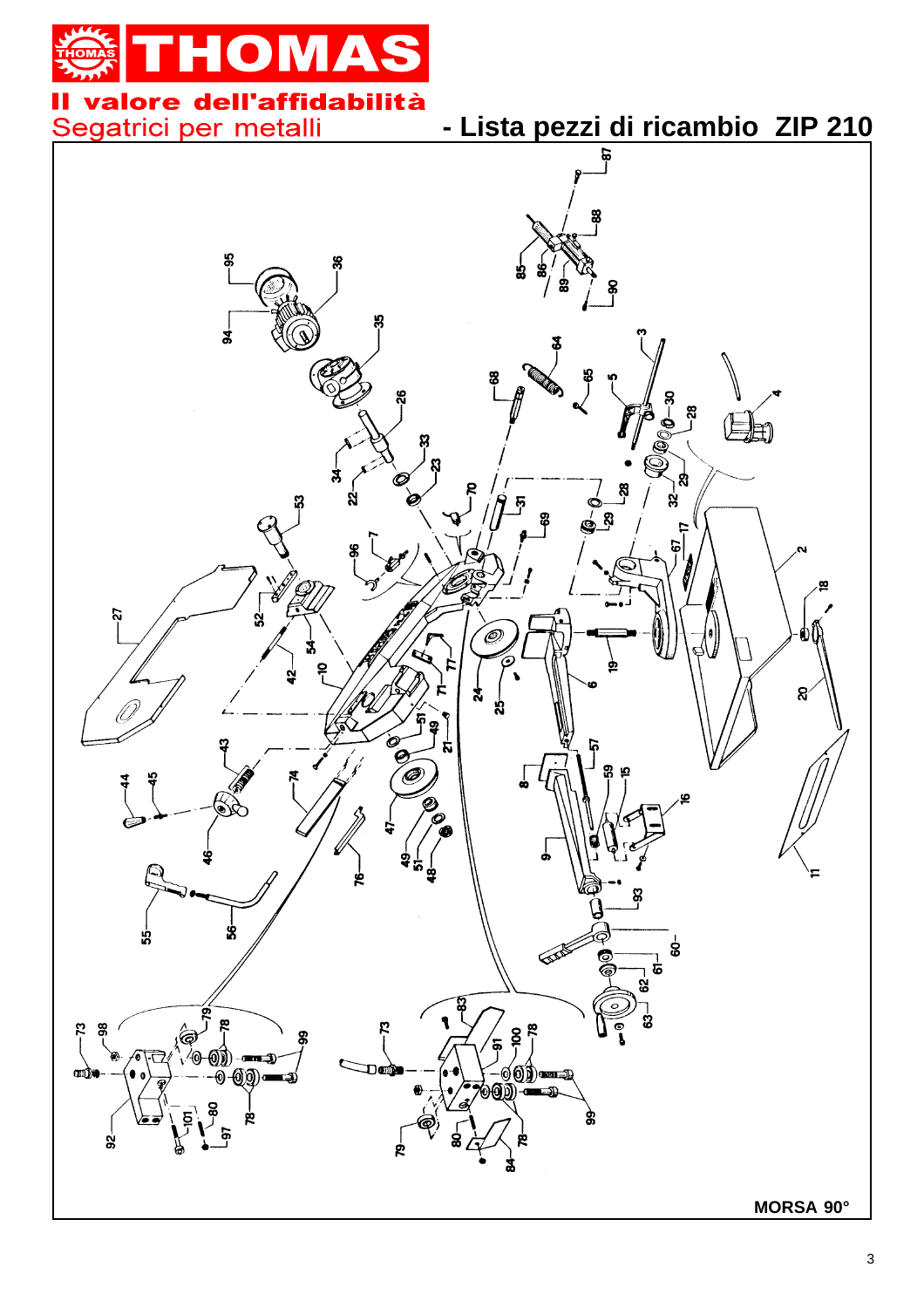

Segatrici per metalli

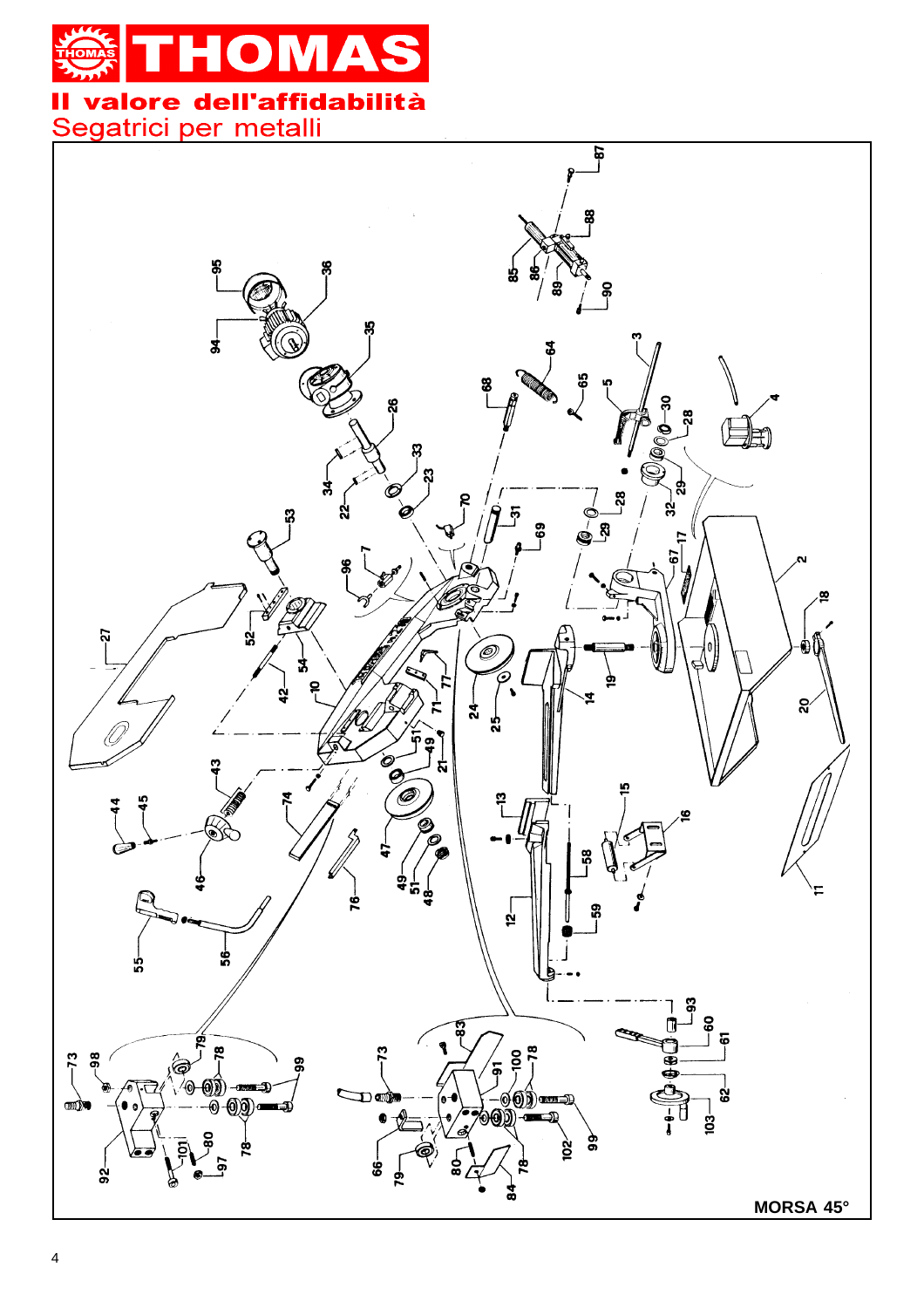## **HOMAS** П II valore dell'affidabilità

# Segatrici per metalli

#### ELECTRICAL COMPONENTS ZIP 210